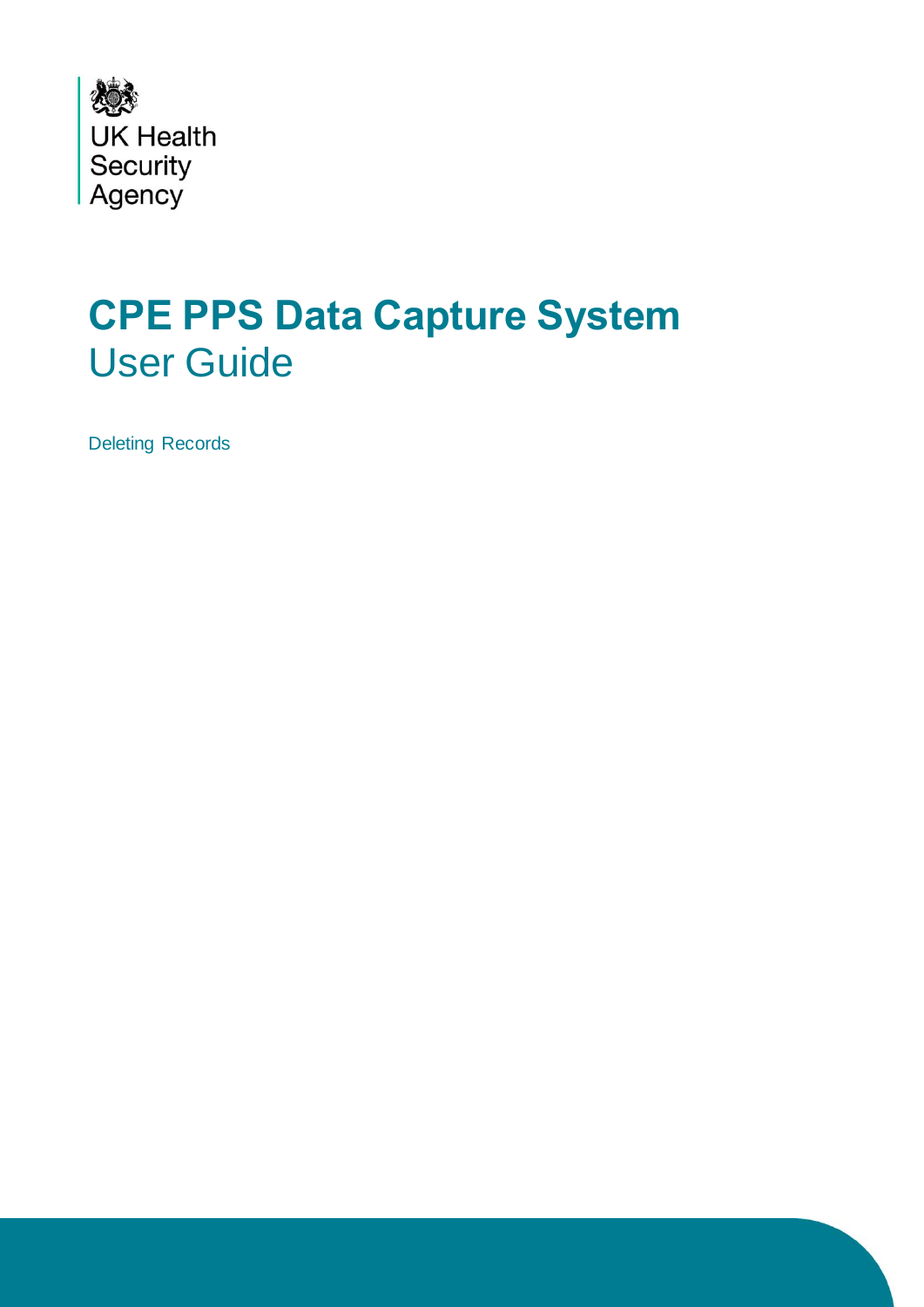# **Contents**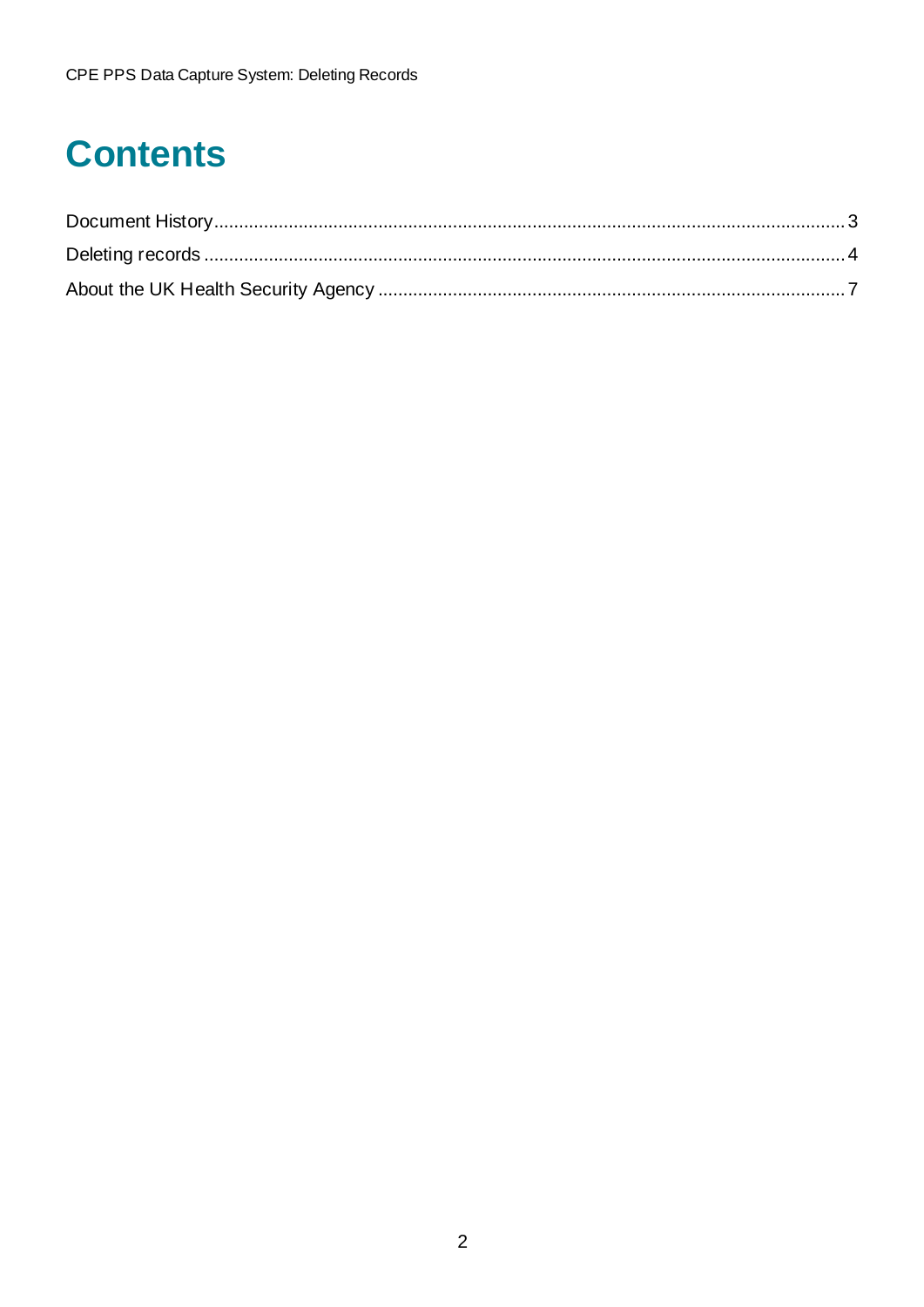## <span id="page-2-0"></span>**Document History**

| <b>Revision date</b> | <b>Author</b>                    | <b>Version</b> |  |  |
|----------------------|----------------------------------|----------------|--|--|
| 08/04/2022           | <b>UK Health Security Agency</b> | 1.0            |  |  |
|                      |                                  |                |  |  |
|                      |                                  |                |  |  |
|                      |                                  |                |  |  |
|                      |                                  |                |  |  |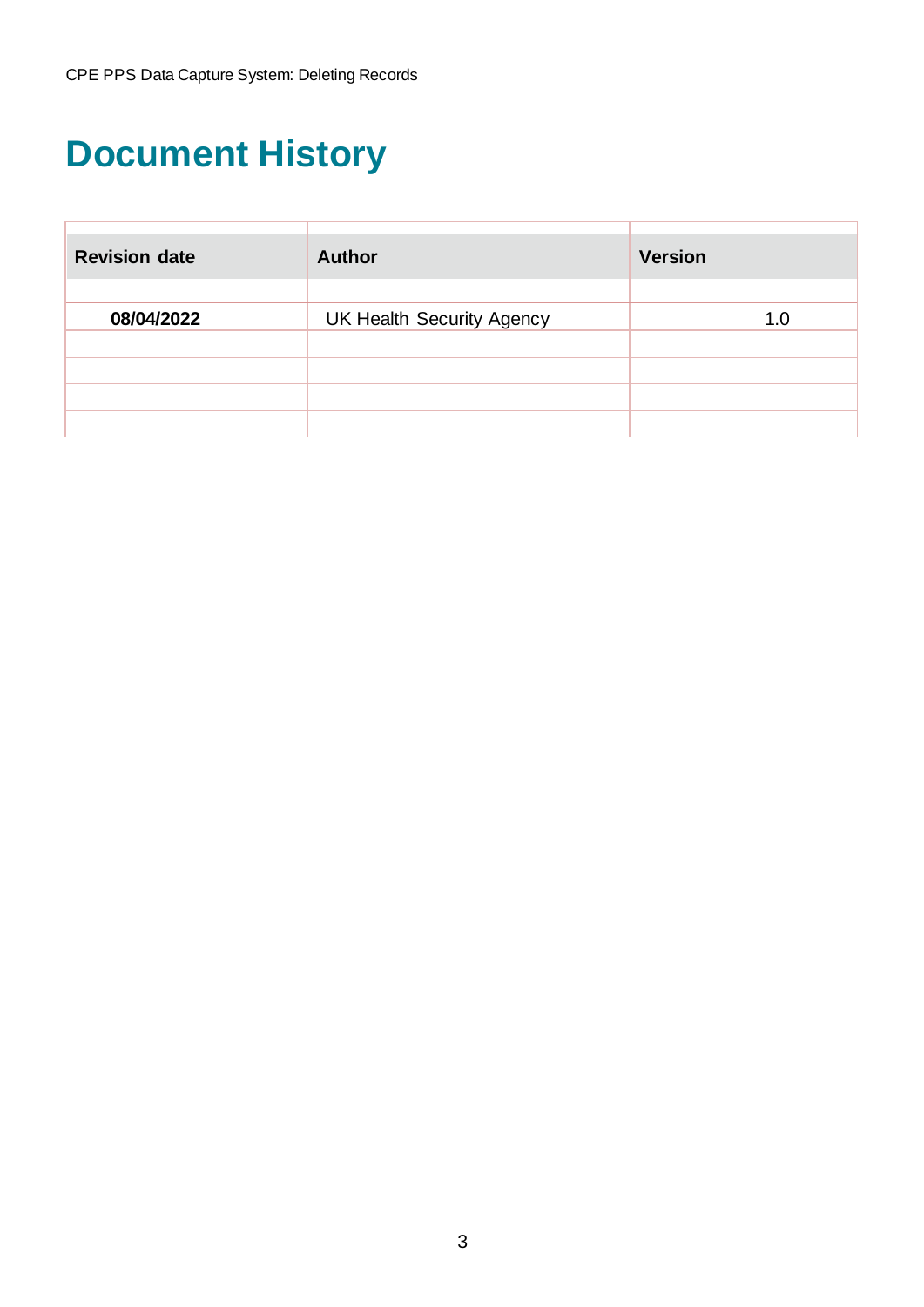### <span id="page-3-0"></span>**Deleting records**

All patient-level and ICU-level records entered onto the Carbapenemase Point Prevalence Survey (CPE PPS) Data Capture System (DCS) can be deleted.

To delete a specific case:

- Select 'Search' from the Menu Toolbar [\(Figure 1\)](#page-3-1)
- This will redirect you to the 'Search Infection Episodes' screen (Figure 2)

#### <span id="page-3-1"></span>**Figure 1: Locating Infection Episodes to be deleted**

| <b>Menu Toolbar</b>                                                             | Home                                    | <b>Data Quality</b>                                   |                                                                                                                                                                                                                                                                                                                                                                                                                                                                                                                                                                                                                                                                          |
|---------------------------------------------------------------------------------|-----------------------------------------|-------------------------------------------------------|--------------------------------------------------------------------------------------------------------------------------------------------------------------------------------------------------------------------------------------------------------------------------------------------------------------------------------------------------------------------------------------------------------------------------------------------------------------------------------------------------------------------------------------------------------------------------------------------------------------------------------------------------------------------------|
| <b>My Dashboard</b>                                                             |                                         |                                                       |                                                                                                                                                                                                                                                                                                                                                                                                                                                                                                                                                                                                                                                                          |
| <b>Search</b>                                                                   | <b>Welcome-ICU</b>                      |                                                       |                                                                                                                                                                                                                                                                                                                                                                                                                                                                                                                                                                                                                                                                          |
| <b>Case Capture</b>                                                             | <b>System Announcements-ICU</b>         |                                                       |                                                                                                                                                                                                                                                                                                                                                                                                                                                                                                                                                                                                                                                                          |
| <b>Reports</b>                                                                  | <b>ICU Surveillance System (DCS)</b>    |                                                       |                                                                                                                                                                                                                                                                                                                                                                                                                                                                                                                                                                                                                                                                          |
| <b>Help &amp; Support</b>                                                       | <b>TEST SYSTEM</b>                      |                                                       |                                                                                                                                                                                                                                                                                                                                                                                                                                                                                                                                                                                                                                                                          |
|                                                                                 |                                         | CPE PPE Study 2022 - information on PPE and enrolment |                                                                                                                                                                                                                                                                                                                                                                                                                                                                                                                                                                                                                                                                          |
| <b>Welcome to the Data Capture</b><br>System                                    |                                         |                                                       | Public Health England's Healthcare Associated Infections and Antimicrobial Resistance department (PHE HCAI & AMR) are planning a point prevalence sur<br>intensive care. The PPS will run, subject to capacity, in the first two weeks of April 2022. We will select NHS Trusts from across England at random and invit-<br>adults, paediatrics, and neonates. Units which provide level 3 care, either exclusively or alongside other levels, will be eligible. If selected, each Trust will be                                                                                                                                                                         |
| This is the system homepage<br>where UKHSA will post<br>announcements regarding |                                         |                                                       | units, who are inpatients on a single day (chosen by the Trust) within the two-week study period. Trusts with fewer than 20 occupied ICU beds should include<br>the prevalence of CPE in intensive care in England, across adult, paediatric, and neonatal populations. It will also allow us to identify key risk factors for CPE<br>will hear from us in the next week or two if your Trust is randomly selected to participate. We will send further information and the study protocol then. Partici<br>important study. If you are not randomly selected, but are keen for your Trust to participate, please do get in touch at cpe.pps@phe.gov.uk we are happy for |
| system updates, downtime,<br>surveillance programme                             | <b>Recent Reports:</b>                  |                                                       |                                                                                                                                                                                                                                                                                                                                                                                                                                                                                                                                                                                                                                                                          |
| changes etc.                                                                    | January 2020 - September 2021 (Q16-Q22) |                                                       | Generic aggregate adult, paediatric and neonatal reports - published September 2021                                                                                                                                                                                                                                                                                                                                                                                                                                                                                                                                                                                      |
| See FAQs and Content for more info                                              |                                         |                                                       | National data from most recent quarterly report: January 2020 - September 2021- Adult Units                                                                                                                                                                                                                                                                                                                                                                                                                                                                                                                                                                              |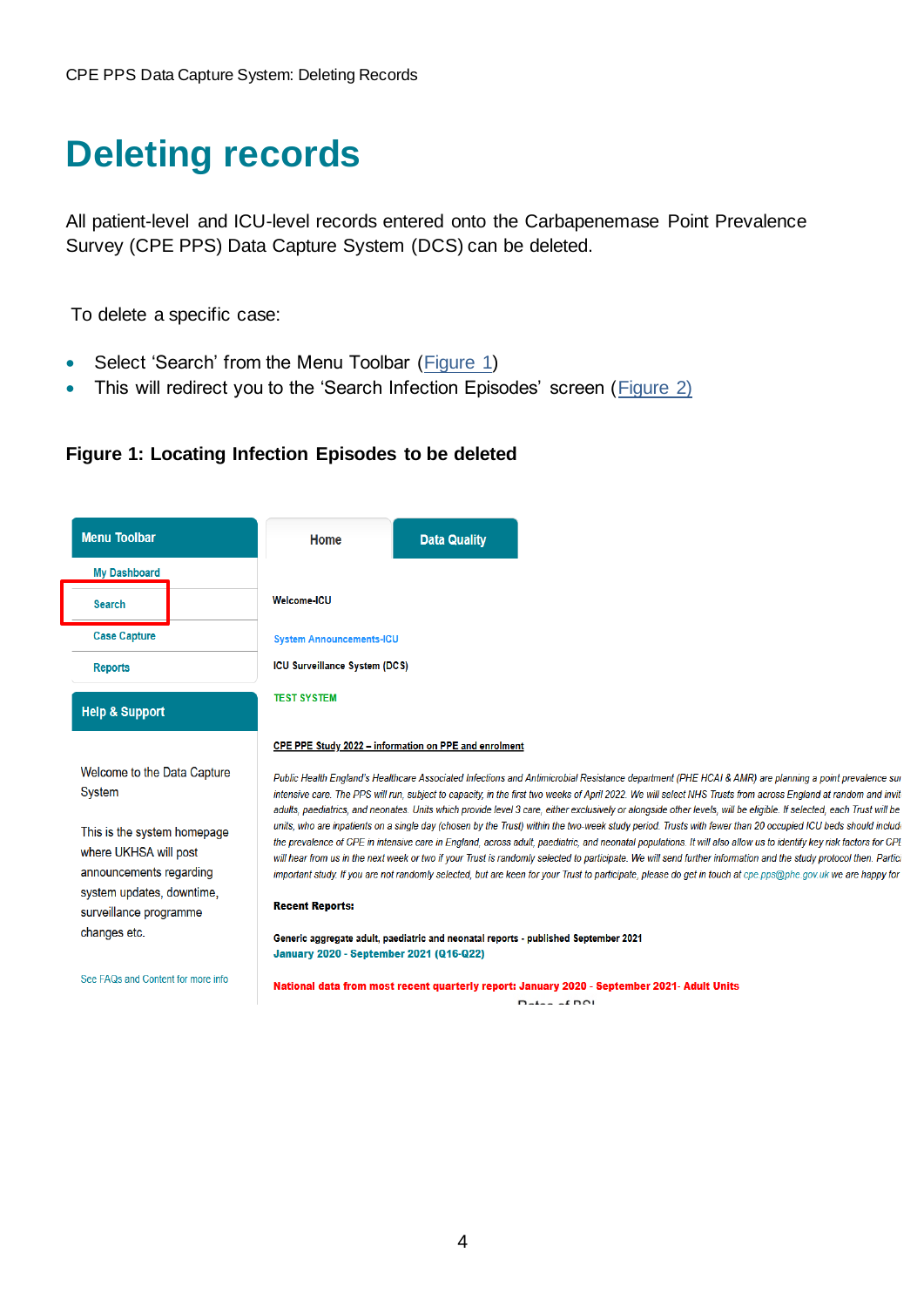#### **Figure 2: Search Infection Episodes Screen**

| <b>Menu Toolbar</b>                                            | <b>Search Infection Episodes</b> |                  |                          |                               |                                                 |                          |                      |
|----------------------------------------------------------------|----------------------------------|------------------|--------------------------|-------------------------------|-------------------------------------------------|--------------------------|----------------------|
| <b>My Dashboard</b>                                            | ID                               |                  |                          | <b>NHS Number</b>             |                                                 |                          |                      |
| <b>Search</b>                                                  | <b>Condition</b>                 | $-$ Select $-$   | $\blacktriangledown$     | <b>Data Collection</b>        |                                                 | $\overline{\phantom{0}}$ |                      |
| <b>Case Capture</b>                                            | <b>First Name</b>                |                  | $\Box$ Partial           | <b>Surname</b>                |                                                 |                          | $\Box$ Partial       |
| <b>Reports</b>                                                 |                                  |                  |                          |                               |                                                 |                          |                      |
|                                                                | <b>Specimen Number</b>           |                  |                          | Date of Birth                 |                                                 | 画                        |                      |
| <b>Help &amp; Support</b>                                      |                                  |                  |                          | Age                           |                                                 | $-$ Select $ -$          |                      |
|                                                                | <b>Date From</b>                 | 圃                |                          | Date To                       |                                                 | 画                        |                      |
| This page allows an infection<br>episode to be found using the | Region                           | $-AII-$          | $\cdot$                  | <b>Organisation Type</b>      | $-AII-$                                         | $\overline{\phantom{a}}$ |                      |
| search facility.                                               | Organisation                     | $-AII-$          | $\overline{\phantom{a}}$ | <b>Shared Cases</b>           | $\Box$                                          |                          |                      |
| For a more refined search result                               | Incomplete for sign-off          | $\Box$           |                          | <b>Apportionment Category</b> |                                                 | $\overline{\phantom{a}}$ |                      |
| please complete as many of the<br>search criteria as possible. | <b>PIR Cases</b>                 | $\Box$           |                          |                               |                                                 |                          |                      |
| Click here to view guide                                       |                                  |                  |                          |                               |                                                 |                          | Find<br><b>Reset</b> |
| See FAQs and Content for more info                             | П                                | <b>Condition</b> | <b>Data Collection</b>   | <b>ID</b>                     | <b>Data</b><br><b>Collection</b><br><b>Date</b> | <b>Region</b>            | Organisation         |
| <b>Key to Screen Symbols</b>                                   | There are no records to display  |                  |                          |                               |                                                 |                          |                      |

https://dev-icu.phe.org.uk/WebPages/CaseCapture/SearchInfectionEpisodes.aspx

- In the 'Search Infection Episodes' screen (Figure 2), enter as much information as required to find the case(s) of interest.
- Please refer to the ['Search User Guide'](https://icudcs.phe.org.uk/ContentManagement/LinksAndAnnouncements/CPEPPSDCS_Case_Capture_Search_UserGuide_v1.0.pdf) under the section 'Help' of the CPE PPS DCS for further details regarding 'Search Infection Episodes' fields.
- Press 'Find' to search records matching the search criteria (bottom right-hand side of Search screen).
- The returned results show a list of the records fulfilling the 'Search' criteria on screen [\(Figure 3\)](#page-4-0)
- Individual cases can be deleted by selecting the tick box next to the case ID and clicking on 'Delete' button [\(Figure 3\)](#page-4-0)
- <span id="page-4-0"></span>• A delete confirmation box will appear asking to confirm the selection of records for deletion [\(Figure 4\)](#page-5-0)
	- o To delete the case select 'OK'
	- o CPE PPS DCS will display confirmation of deletion of selected record(s) [\(Figure 5\)](#page-5-1)
	- o Please note that once a selected case is deleted, the change is permanent and cannot be reversed.
	- o To cancel the deletion select 'No'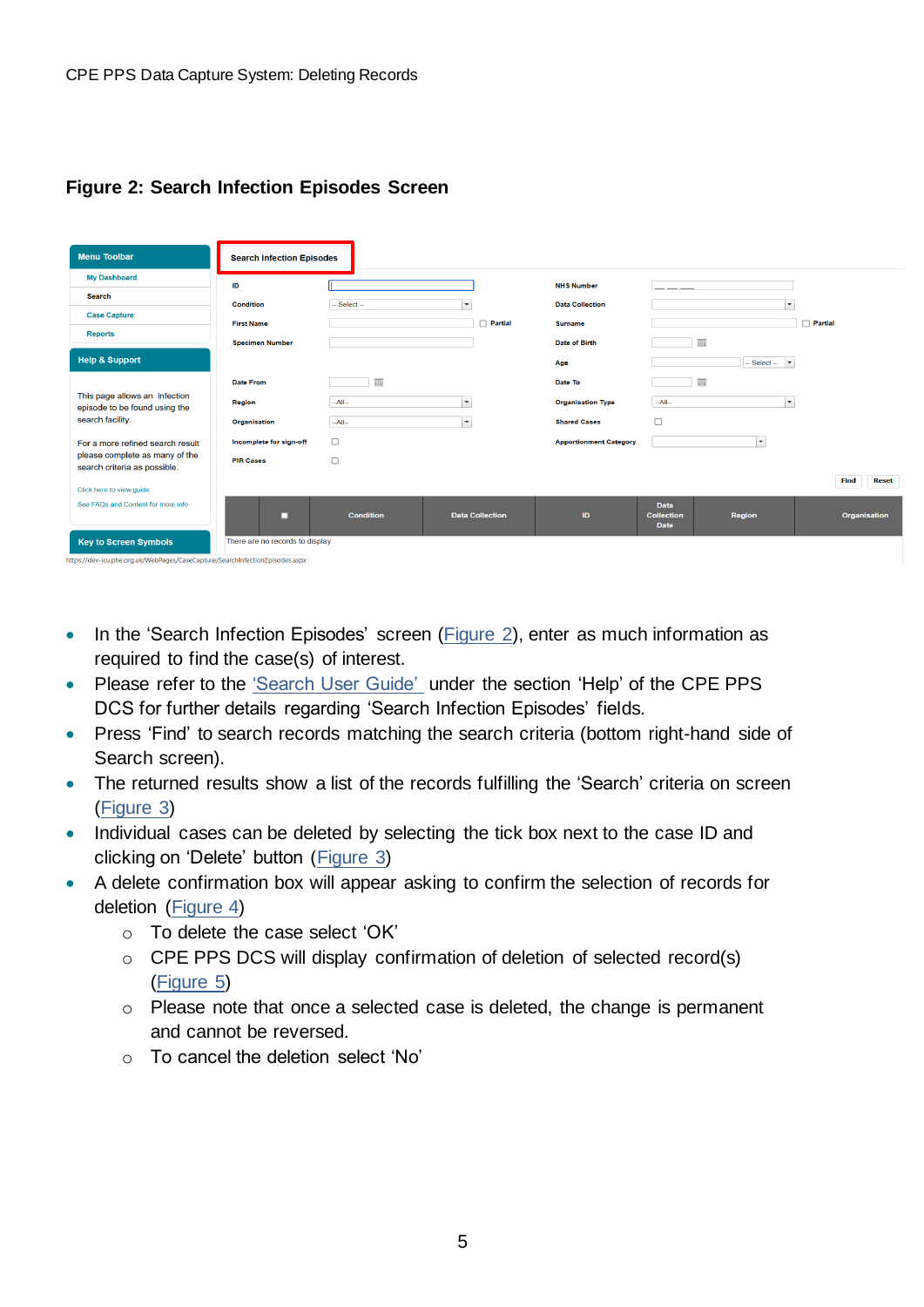#### **Figure 3: Deleting cases**

|             | П                    | <b>Condition</b>                                     | <b>Data Collection</b> | ID                                     | <b>Data</b><br><b>Collection</b><br>Date | <b>NHS Number</b> | Forename          | Sum                          |
|-------------|----------------------|------------------------------------------------------|------------------------|----------------------------------------|------------------------------------------|-------------------|-------------------|------------------------------|
|             |                      | (A  )                                                | (A  )                  | (A  )                                  |                                          |                   | (AII)             | (AII)                        |
| <b>View</b> | $\blacktriangledown$ | <b>Carbapenemase Producing</b><br>Enterobacteriaceae | <b>CPE PPS Patient</b> | 1031186                                | 08-Feb-2022                              | 9999999999        | $8 - 9*8%$        | 8 9 * 8 %                    |
| <b>View</b> |                      | <b>Carbapenemase Producing</b><br>Enterobacteriaceae | <b>CPE PPS Patient</b> | 1031185                                | 01-Feb-2022                              | 9999999999        | test <sub>3</sub> | test3                        |
| <b>View</b> | $\Box$               | <b>Carbapenemase Producing</b><br>Enterobacteriaceae | <b>CPE PPS Patient</b> | 1031180                                | 02-Feb-2022                              | 9999999999        | Test              | Test <sub>2</sub>            |
| ≺           |                      |                                                      |                        |                                        |                                          |                   |                   | $\rightarrow$                |
|             | $M$ $4$ $1$ $N$ $M$  |                                                      |                        | Page: 1 of 1 Go<br>Page size: 3 Change |                                          |                   |                   | Item 1 to 3 of 3             |
|             |                      |                                                      |                        |                                        |                                          | <b>Cancel</b>     | <b>Delete</b>     | <b>New Infection Episode</b> |

<span id="page-5-0"></span>**Figure 4: Pop up message asking to confirm the selection of record(s) for deletion**



### <span id="page-5-1"></span>**Figure 5: Confirmation of deletion of selected record(s)**